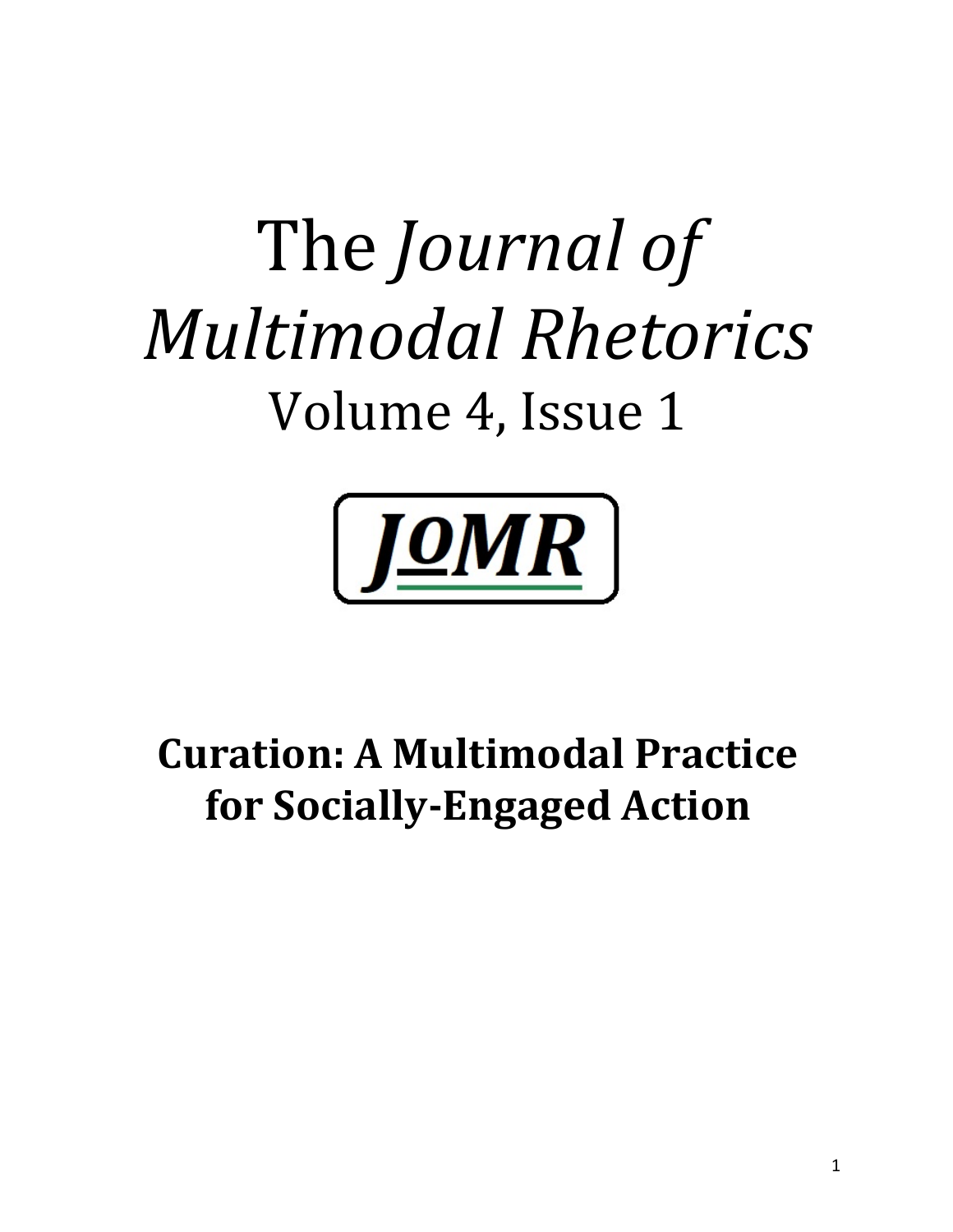## **Curatorial Statement**

By Maria Novotny and Ames Hawkins

As with so many curatorial and socially-engaged practice projects, this one is rooted in a relationship -- a professional connection that evolved into a creative-critical collaboration. Ames and Maria first met in 2015 while both were presenting at the Feminisms and Rhetorics Conference in Tempe, Arizona. A year later, Ames invited Maria to be part of the Cultural Rhetorics Exhibition, and our paths crossed once more at the 2017 Feminisms and Rhetorics Conference in Dayton, Ohio. Throughout these encounters, we shared with each other updates on our individual projects – Ames's project *These are Love(d) Letters*, Maria's project *The ART of Infertility*. While each project is--and remains--uniquely tied to our personal experiences, we found commonality in our approach to our creative and scholarly endeavors through curation.

The intention for this special issue is to present for consideration the relevance and power of curation as a rhetorical method. We do not claim that we have the same training or credentials usually associated with the professional moniker of curator. What we do have is experience with initiating, organizing, participating in, funding, and sustaining socially engaged arts projects that have required us to engage in sustained, considered, academically informed curatorial practice. This experience- framed with, through, and by our own scholarly training in cultural rhetorics, queer rhetorics, feminist rhetorics, and public rhetorics--becomes a kind of expertise. Not in terms of what we definitively know about curation, but expertise in the ways we in writing and rhetoric studies might practice curation as a rhetorical method in order to invite public participation around social issues, reorient and challenge dominant narratives, and enable constellational, rather than linear, ways of knowing.

In discussing how we could mimic our shared orientation to curation, we found ourselves evaluating which academic journals were best suited to support such a project. We ended up working with the *Journal of Multimodal Rhetorics* for two main reasons. First, we understand curation as situated within and with respect to the multimodal. Curation may or may not work with multimodal objects such as digital pieces or online texts. However, curation involves the curator's body in relationship with a wide range of artifacts, materials, and texts in order to design, frame, and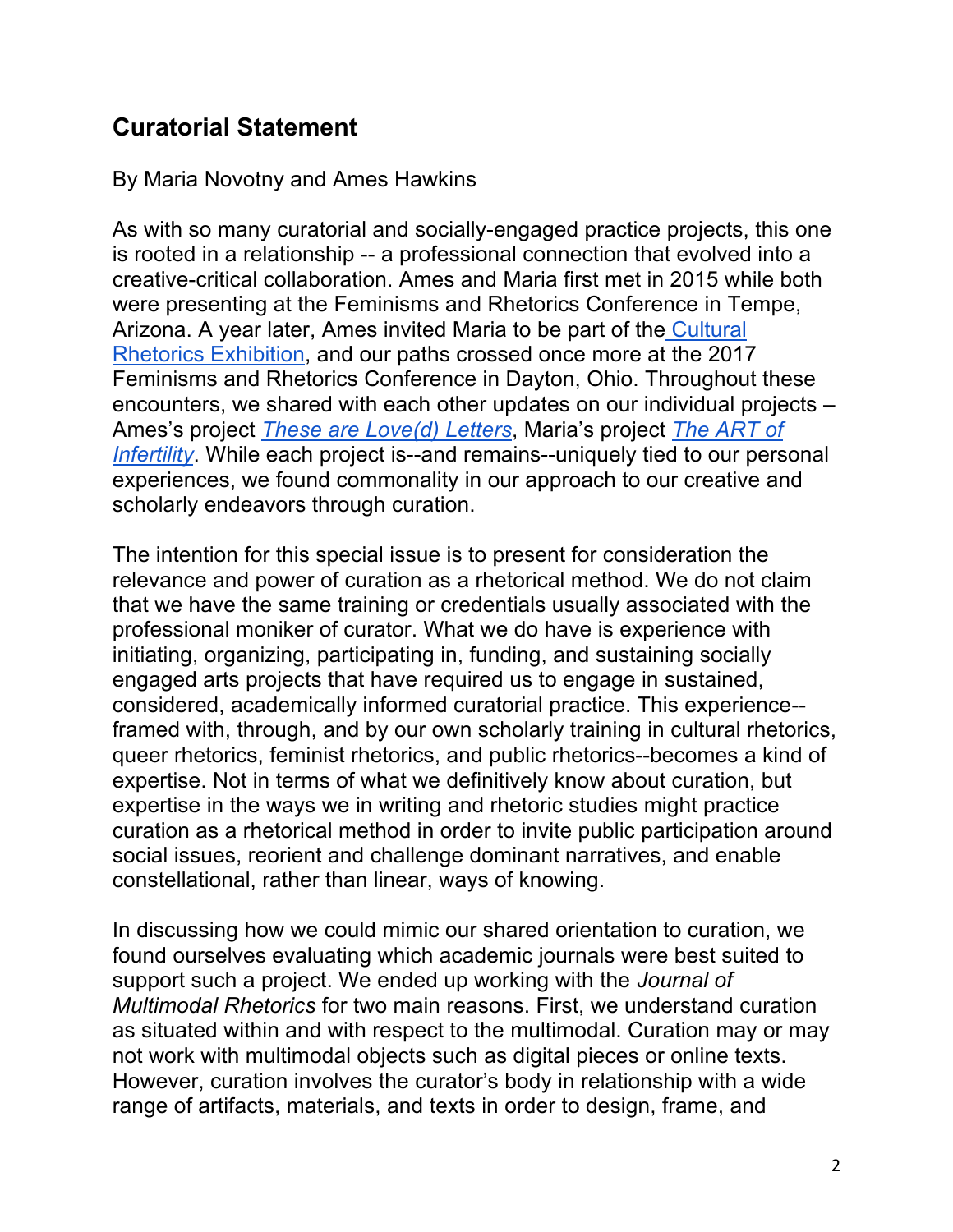position engagements and experiences for viewers of an exhibition. In other words, curation is at its core multimodal practice. Second, rather than describe the curatorial process in alphabetic text, we encouraged submissions that demonstrate a digital orientation to curation. Curated projects are often place-time specific and presented in a particular, localized context. While we do not mean to suggest that physical installations are any less relevant, there are limitations in terms of impact. A multimodal and digital journal offers an affordance of wider circulation and increased physical and temporal access.

For this special issue, we have endeavored to situate ourselves not only as co-editors, but as co-curators. All throughout this project, it has been our goal to make sure we were employing the practices of curation through our work. As a first step, we created a multimodal CFP and encouraged submissions that would curate, rather than solely describe, the objectives of other creative projects. Then, we reviewed the 43 proposals with the intention of selecting for the issue those projects most clearly connected with and to embodied curatorial practices that would most benefit from and embrace the affordances of multimodality. Such a selection process underscores the contribution this special issue attempts to make to writing and rhetoric studies, which we acknowledge are already taking up the term 'curation'.

'Curation' is a generative metaphor and descriptor for many writing and rhetoric practices. Take, for instance, scholars such as Krista Kennedy (2016) and Pamela Van Haitsma (2019) who write about curation from a digital and archival perspective. In technical and professional communication, research projects investigating how to curate digital literacies are being conducted by Ann Duin, Jason Tham and Isabel Pedersen (2019). In community-engaged projects, curation is also seen as a tactic to facilitate more equitable models of participation as seen in Tobi Jacabi's (2016) work. Such scholarship has introduced new discussions related to the potential affordances of applying curation to rhetoric and writing studies. In this special issue, we present a more traditional--one might say 'museum studies'--representation of curation, offering viewers exhibitions of academic scholarship rather than descriptions evoking curation to discuss such scholarship. In this way, we have positioned our special issue as one that pushes beyond descriptive analyses of curatorial approaches to, with, and within archives, toward designs, installation, and creative-critical projects that emphasize embodied practices, creative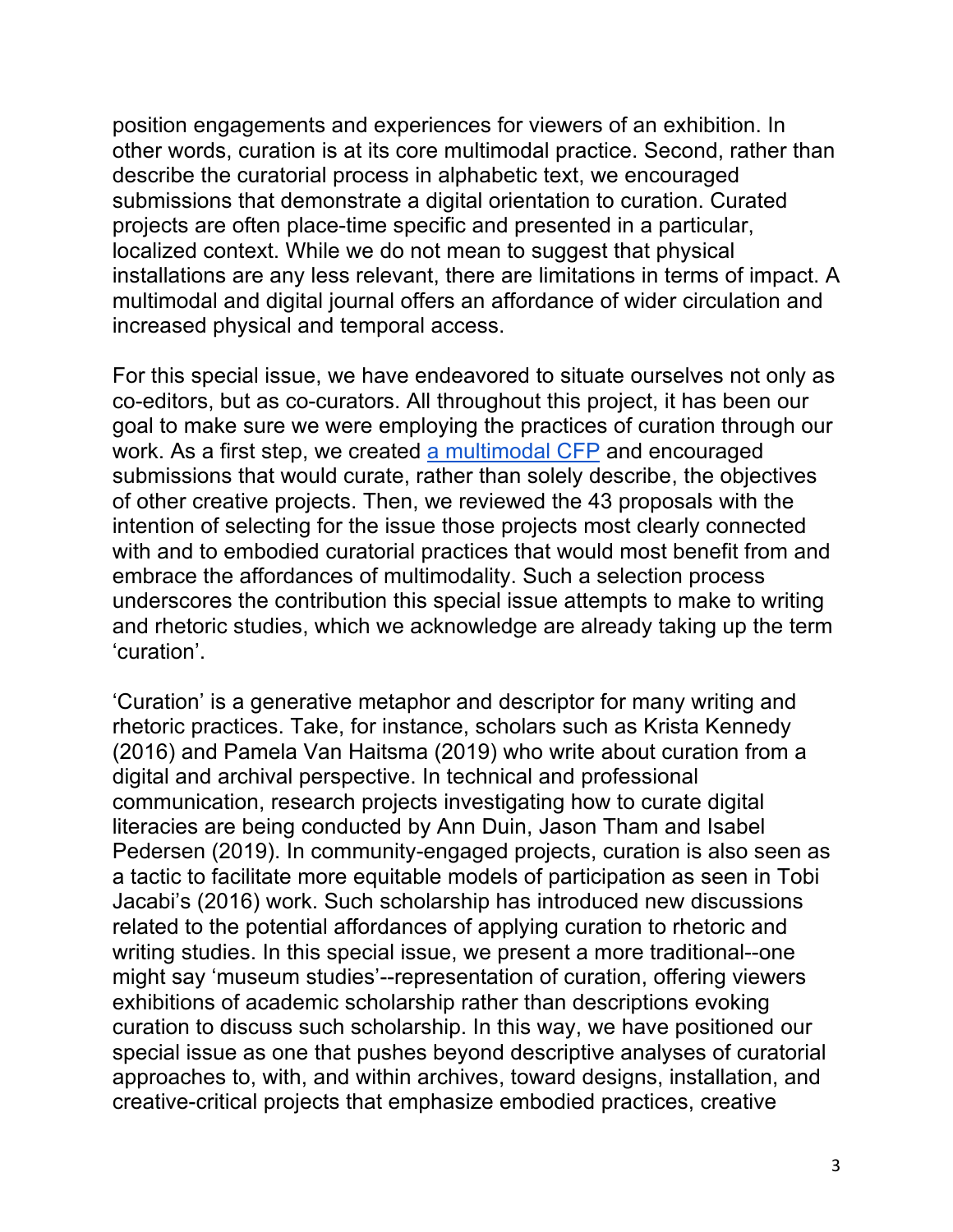processes as research methodology, and the physicality of pedagogy. To learn more about how we view our approach as situated in connection and extension of prior writing and rhetoric studies conversations, we invite you to view our abbreviated bibliography.

As co-curators of this special issue, we found ourselves drawing upon our experiences in running our own critical-creative projects. We embraced this curatorial knowledge to mentor and push our authors to focus on the aspects of their projects that would enable them to challenge traditional, academic scholarship and reimagine the organization, structure, and design of their pieces. Our critical-creative mentorship took on a variety of approaches. In some instances, it meant frequent phone calls with authors to discuss and unpack drafts of the curated work. For others, it meant facilitating a roundtable-like discussion outside of a Starbucks at the CCCC in Pittsburgh. For others, it was a series of Skype calls and email exchanges in which we invited authors to think beyond the content of their pieces and imagine and reimagine the viewer experience in terms of the form of the piece as well. The result, encapsulated in this special issue, is offered as a curatorial assemblage of critical-creative scholarship.

Assembled for viewers are ten different pieces, as well as a curated bibliography, each of which discusses the role of curation using a particular lens, in a distinctive form. We see these individual works in relationship with one another in physical and intellectual space, like multiple distinctive objects assembled into a single mobile. Depending upon where you are and how you look at it, you may identify different connections and relationships. No matter where you stand, you're invited to consider the movements, gaps, juxtapositions, and relationships among the different elements. For instance, from one angle, you might see a set of works that endeavors to offer us definitions of curation (McCarthy, Roullion, and De Hertough; Vinson and Dutta). Take a step to the right and those that feature new work produced through curatorial practices come into view (Hammer and Sieber; Jackson; Lambke; Schneider and Pryor). A step to the left, and attention might constellate on projects that emphasize the relevance of curation to community engagement and social activism (Hammer and Sieber; Jackson and Bratta; Lambke; Vinson and Dutta). Move right underneath and you might see a constellation of pedagogical and institutional/administrative connections (Sota Vega; West-Puckett and Shepley). Step back and you could have a clear sense of the ways these projects encourage us to reframe and expand our understanding of tenure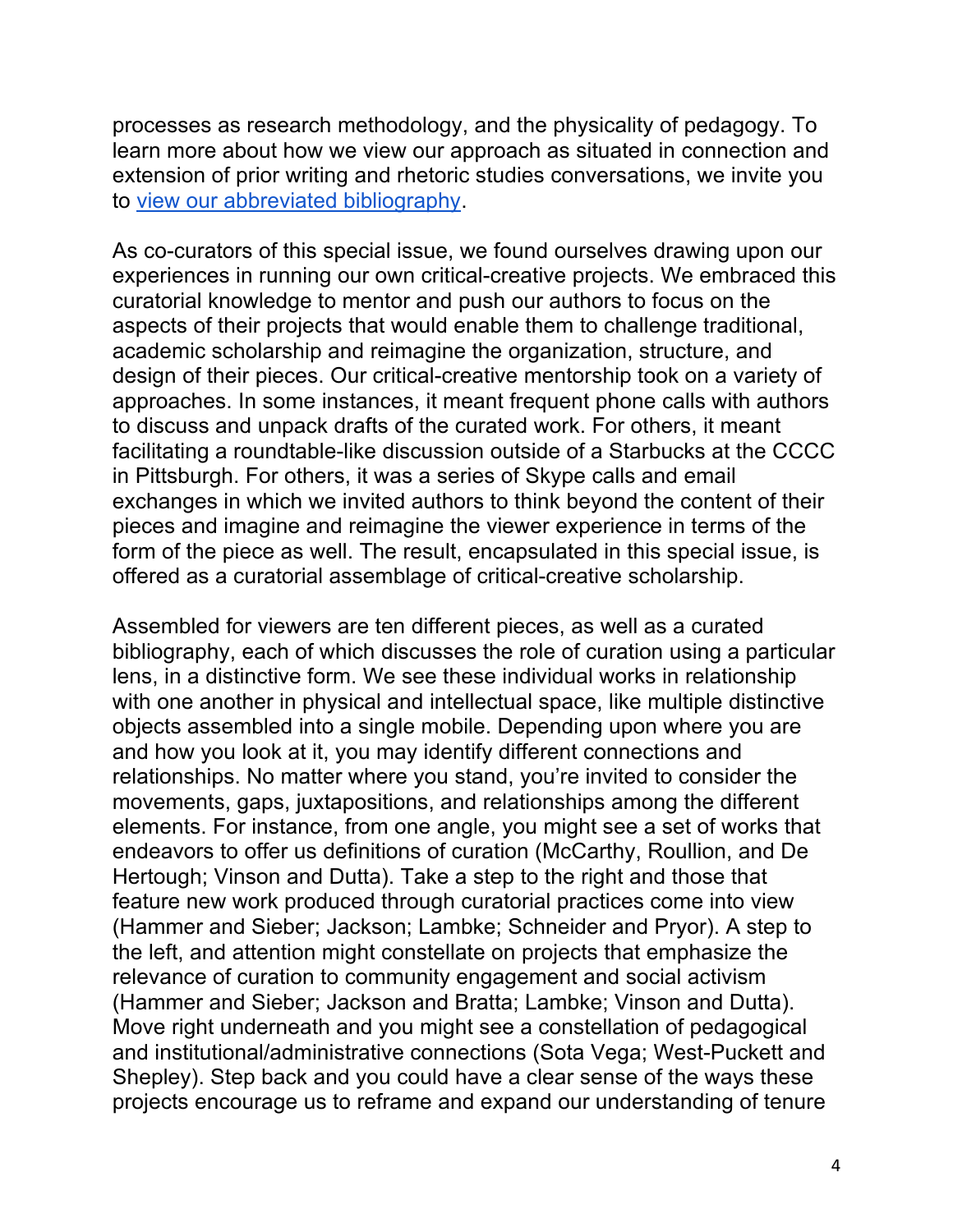and promotion to include curatorial work (McCarthy, Roullion, and De Hertough; West-Puckett and Shepley). Walk around from the perimeter and you may notice a thread among pieces that evoke autoethnographic methods in their work (Jackson; Jackson and Bratta; Schneider and Pryor; Soto Vega). Move in toward the collection again and you might recognize connections between pieces that explore and examine installations and artistic engagements using curatorial practices as their critical lens (Hammer and Sieber; Moynihan and Flemming; West-Puckett and Shepley). We also acknowledge that this mobile is not only visual, and suggest that if you close your eyes you may be able to recognize an unanticipated combination of sonic curations (Hammer and Sieber; Lambke; Soto Vega).

The point is that while we are able to create groupings and categories for you as a reader, and do offer these groupings as co-curators might, there are likely many other relationships here for you to discover. As you explore, we invite you to get lost in the pieces. Look through them as you might wander an exhibition or gallery. Consider not only what these pieces say, but how they make you feel. Not only what they look and sound like, but how they invite a sense of engagement with the topics presented, the experiences provided. Step back for a moment and return to the special issue, this time evoking the lens of a curator. Consider the special issue layout, the juxtaposition of pieces and ideas, how the orientations assemble various arguments about curation, multimodality, and socially-engaged practice. How may curation reorient your work, your teaching, your collection of data? What affordances may curation provide? How may curating your scholarship shift the audiences to whom you speak, shift the purpose of your scholarship, or cause you to wonder how your work may take on a different form? In other words, what rhetorically gets undone or reimagined through curation? How does the undoing open space for a recreation to offer something new?

We ask that you ponder these questions in the hopes that we as a field embrace curation as a methodological practice with deep rhetorical roots. For us--and for those in this special issue--curation offers exciting vantage points often not visible in traditional academic scholarship. And as scholars, departments, and institutions continue to call for renewing partnerships between communities and universities, we find curation to be a tool to assist in grappling with the messy entanglements of moving towards socially-engaged public work. In this way, we hope that the pieces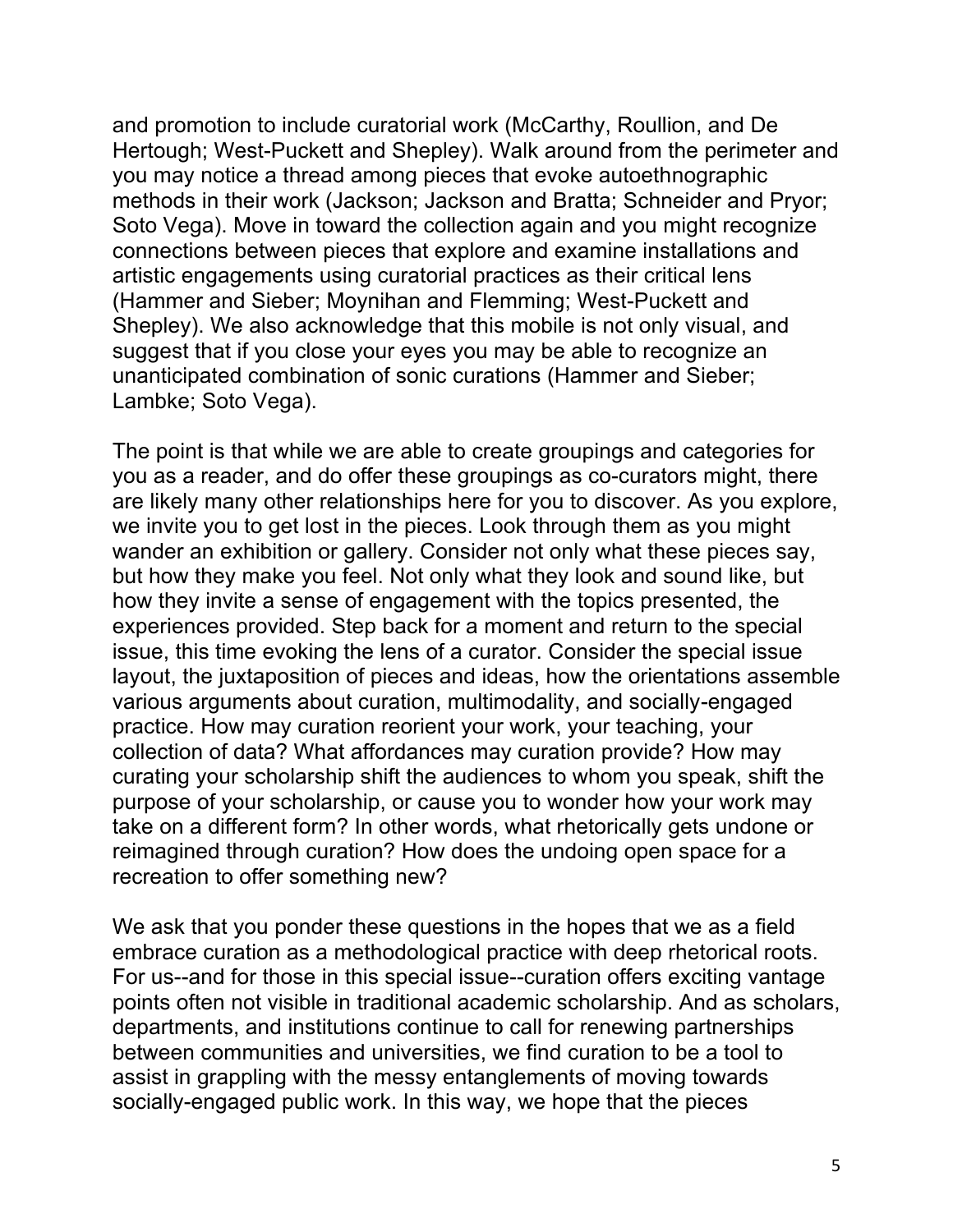exhibited for you here may begin to move you towards moments to take up such action.

One final note: we would be remiss to not mention the multiple individuals that helped see this special issue through. First, thank you to Christina Cedillo, who worked closely with us to prepare a multimodal platform for this work to appear. Her commitment to offering an innovative publishing space made this special issue possible. Second, we are grateful to Jessica Jacobs, who has provided continual support for usability considerations, as well as components of the visual design. Third, we recognize and thank the students enrolled in Maria's English 444 Technical Editing Class during the Fall 2019 semester at the University of Wisconsin-Milwaukee. Their final project required comprehensively editing and user-testing pieces featured in this special issue, and their close readings and experiential reports to the authors elevated the experiences you see here. Finally, a huge round of applause to the authors in this special issue. They've worked on their pieces for nearly a year -- many of them designing, coding, and creating multimodal experiences. This, we as curators know, is often invisible labor that must be recognized as influencing the academic arguments presented in each piece. We are grateful for their engagement in receiving our feedback and pushing themselves to reposition their work beyond traditional text towards multimodal argumentation. Without them, there would be no special issue.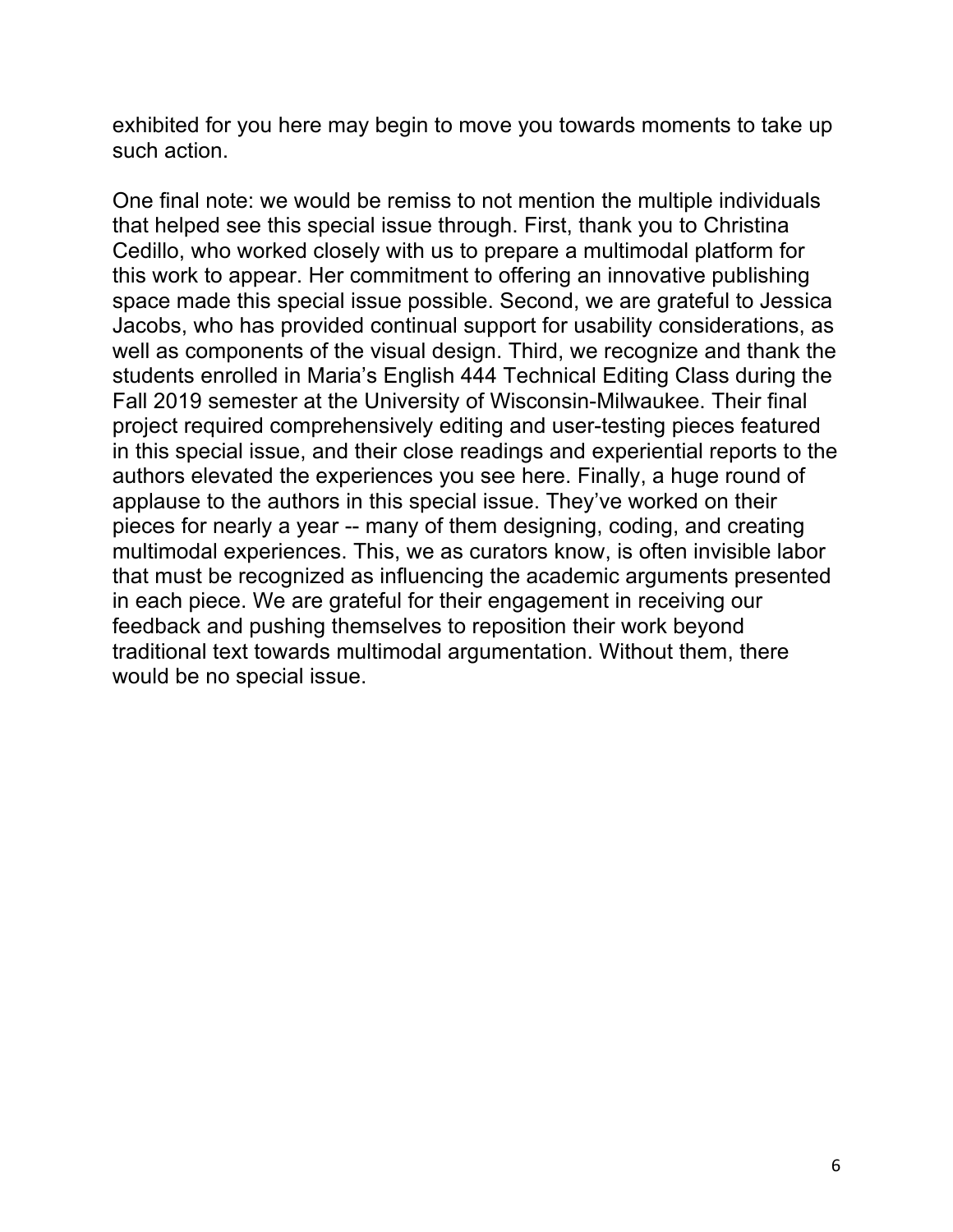# **Curation Bibliography**

By Maria Novotny and Ames Hawkins

This bibliography aims to locate some scholarly histories, practices, and purposes of curation. While not comprehensive, we view this short bibliography as a methodological reorientation for the discipline of rhetoric and composition. Curation in rhetoric and composition is not new. For instance, scholars have begun to critically situate and apply curation to technology's influence on the production of information literacy platforms (e.g. Kennedy). Curation also frequently appears when discussing archival projects (e.g. VanHaitsma), and recently has been deployed as a method to facilitate community literacy (e.g. Jacobi). Veering a bit more broadly, technical and professional communication scholars have begun pedagogically-focused research projects seeking to build students's digital literacy through curatorial practices (e.g. Duin, Tham and Pedersen). Other pedagogical approaches suggest the technical communicator as a curator of activist syllabi, offering accessibility and usability advice (e.g. Bivens, Cole, and Heilig). Clearly curation has and continues to be taken up as a useful term to describe many rhetoric and composition practices. Noting such connections, our objective for this bibliography is to offer a new understanding of the potential of curation. Specifically, we share how the two of us have come to curation as a relational and publicly engaged practice, one which we argue has yet to be discussed in rhetoric and composition scholarship.

As shared in our collaborative curator statement, the two of us met while curating our own projects — *These Are Love(d) Letters* and The ART of Infertility — at a 2015 academic conference. What emerged from that meeting was a shared methodological stance as to how we understand and use curation in our work. We understand that others in rhetoric and composition may use the term curation more metaphorically to describe selection and arrangement processes pertaining to crafting, organizing, and producing written work. Others rely upon curation to articulate how they analyzed rhetorical content in an archive. We, however, approach curation in terms of the physical, relational, spatial, and temporal practices usually connected with and to the selection, arrangement, and engagement of visual, performative, and multimodal art as commonly understood with respect to a museum or gallery setting.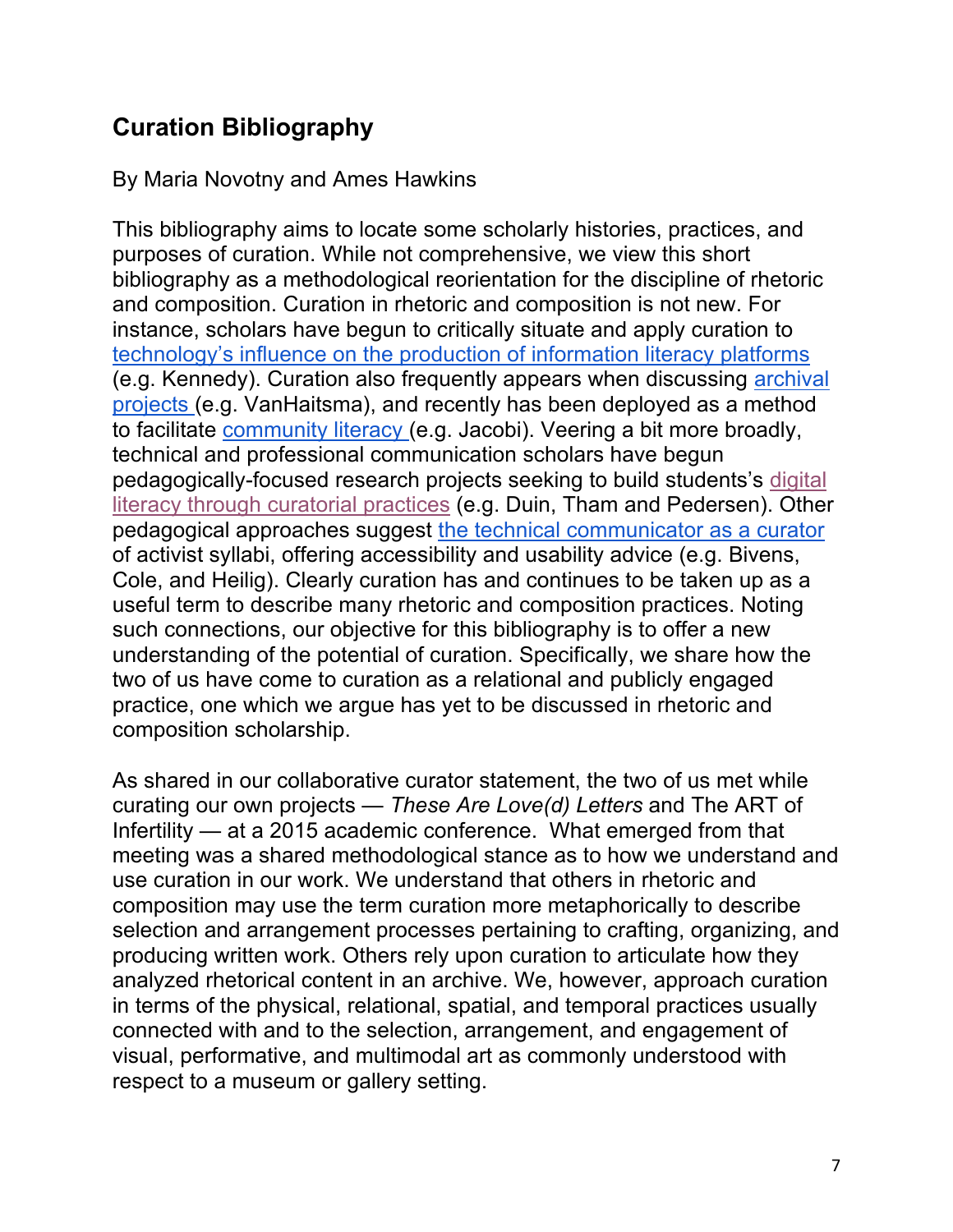As curators our bodies move, arrange, and position materials for public display. Such engagement requires that we work collectively within and alongside communities by collecting pieces from particular communities and/or working with curatorial communities to arrange and assemble opportunities for curatorial display. In turn, this process allows for curation to be a method for facilitating opportunities for public pedagogy. This sort of embodied curatorial engagement and practice emphasizes the importance of relationality and community-centeredness that adds to and extends current conversations about curation currently existing in the field.

Our experiences, then, of doing curatorial work are informed not just by institutional spaces where we do our work, nor the communities we work alongside to showcase their work, but our own bodies and the stories we carry. This, we see, distinguishes us from other curatorial approaches in the discipline.

Maria's curatorial work originated out of her dissertation project at Michigan State. There, she was interested in developing a project that examined how members of the infertility community wrote or created multimodal pieces about their reproductive losses. As a patient, Maria understood that many infertility experiences go unseen. Art, however, can transform those invisible losses into material realities. As she developed relationships with her infertility community, Maria wanted her dissertation to not just offer a rhetorical argument but contribute to some of the commitments she shared with her community. What resulted was The ART of Infertility, a traveling patient art exhibit which she co-directs and co-curates with Elizabeth Walker. The project frequently exhibits in public art galleries. Such a locale is intentional as it serves as a form of public pedagogy, inviting the general public to witness the challenges of living with infertility. In this way, Maria understands curatorial work from an embodied and relational framework as she literally carries and arranges physical pieces of patient artwork for public display. In her current position, as an Assistant Professor of English at the University of Wisconsin-Milwaukee, she draws on her curatorial knowledge to train graduate students in their Public Rhetorics & Community Engagement program who are committed to public scholarship.

Ames works at Columbia College Chicago, a college of communication and media arts in an urban center. Ames's connection with curation was nurtured within this institutional context where Ames has co-created and co-taught a range of courses focusing on art activism. Through this work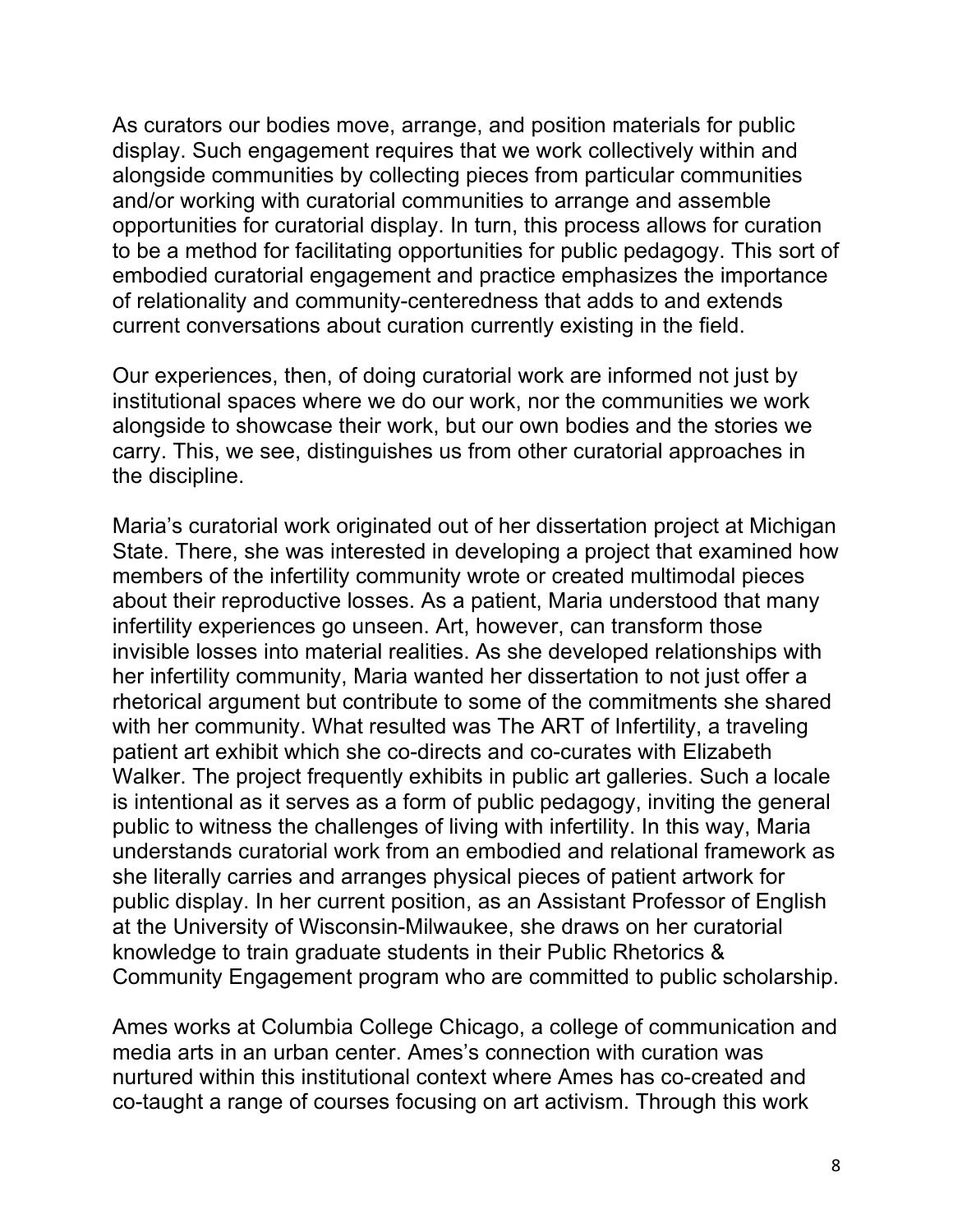both in and beyond the classroom, Ames began to better understand the rhetorical power and impact of repetition and accumulation in large-scale socially engaged arts practice. These experiences inspired a wide range of creative and scholarly work motivated by a desire to create new knowledge through scholarly practices that incorporate creative process as a research methodology, curation being just one of them. The result of this work has been the publication of a range of critical-creative scholarship, in both print and digital formats, such as *These are Love(d) Letters,* a work of literary nonfiction, and "Exhuming Transgenre Ties," a multimodal digital piece. Ames is a multimodal composer who uses writing and art to explore the interstices of alphabetic text, image, and sound in order to theorize the power and pleasure of queer(ing) form. Ames's practice of queer rhetorics is a lived practice of queering scholarly forms.

Knowing our own orientations to curation, we offer you an abbreviated, interdisciplinary, and – yes -- curated bibliography arranged to understand curation as a relational, engaged, and community-centered practice. Curation's history and origin in museum studies, art, and art history influence our decision to construct an interdisciplinary bibliography. For those new to this particular orientation to curation or interested in its uptake in your practices, we hope this bibliography will inform your orientation to curatorial work. Our attempt is to offer scholars a glimpse into how we have made sense of curation as critical-creative scholarship, both in rhetoric and composition and more broadly as a practice that may facilitate sociallyengaged action. As such, you will notice that we have included pieces from this special issue — a move we see as extending the conversation. And, as with any project seeking to do interdisciplinary work, there are categories and entries that no doubt overlap. We acknowledge our inability to make visible these overlaps, and invite you all to weave together your own orientation to this curated landscape.

#### **Curation: Origins, Criticisms & Evolutions**

- Balzer, David. *Curationism: How Curating Took over the Art World and Everything Else*. First ed. Toronto: Coach House, 2014. Print. Exploded Views.
- Bhaskar, Michael. *Curation: The Power of Selection in a World of Excess*. London: Piatkus, 2016. Print.
- Davida, Dena, Gabriels, Jane, Hudon, Véronique, and Pronovost, Marc. *Curating Live Arts: Critical Perspectives, Essays, and*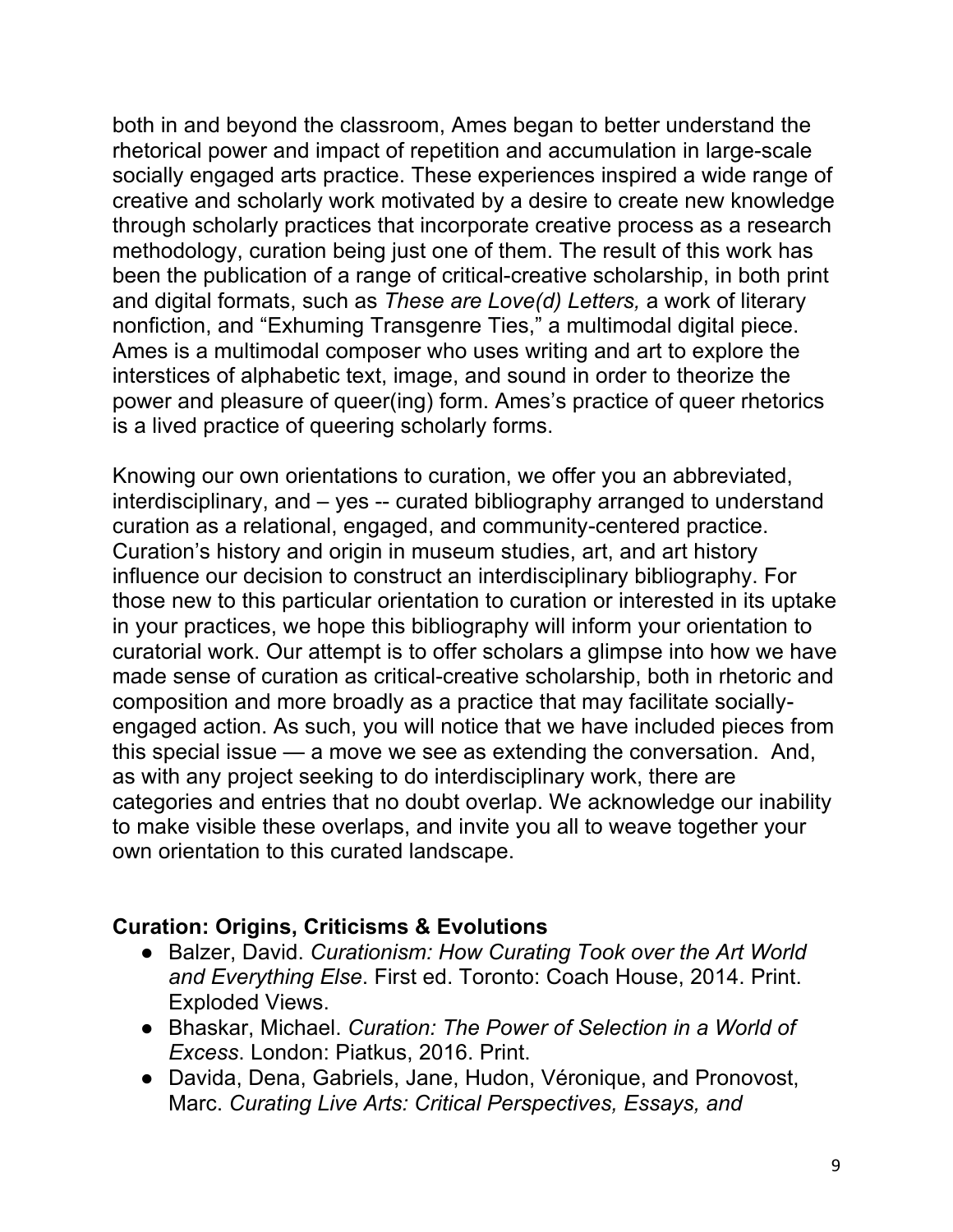*Conversations on Theory and Practice*. New York: Berghahn, 2019. Print.

- Obrist, Hans Ulrich, and Raz̤ā, Asad. *Ways of Curating*. First American ed. New York: Faber and Faber, an Affiliate of Farrar, Straus and Giroux, 2014. Print.
- Rugg, Judith, and Sedgwick, Michèle. *Issues in Curating Contemporary Art and Performance*. Bristol, UK; Chicago, USA: Intellect, 2007. Print.

#### **Performance, Display, and Interactivity in Curation**

- Acord, Sophia. "Beyond the Head: The Practical Work of Curating Contemporary Art." *Qualitative Sociology* 33.4 (2010): 447-67. Web.
- Brophy, Sarah. "Cripping the Museum: Disability, Pedagogy, and Video Art." *Journal of Literary & Cultural Disability Studies* 8.3 (2014): 315-33. Web.
- Edmonds, Ernest, Zafer Bilda, and Lizzie Muller. "Artist, evaluator and curator: three viewpoints on interactive art, evaluation and audience experience." *Digital Creativity* 20.3 (2009): 141-151.
- Flemming, Natalie and Conor Moynihan. "Exhibiting Illness: Curatorial Encounters with Disease, Care, and Diagnosis." *Journal of Multimodal Rhetorics* 4.1. (2020).
- Greenberg, Reesa, Ferguson, Bruce W., and Nairne, Sandy. *Thinking about Exhibitions*. London; New York: Routledge, 1996. Print.
- Guy, Georgina. *Theatre, Exhibition, and Curation: Displayed & Performed*. London: Routledge, 2019. Print. Routledge Advances in Theatre and Performance Studies.
- Jackson, Cody A. "Multimodal Un/Composition's Queer Performativity: Curating Queer Zines and a Politics of Impossibility." *Journal of Multimodal Rhetorics* 4.1. (2020).
- Kreps, Christina. "Indigenous curation, museums, and intangible cultural heritage." *Intangible heritage*. Routledge, 2008. 207-222.
- Lambke, Abigail. "Kansas City Hear I Come: Sonic Curation for Civic Impact." *Journal of Multimodal Rhetorics* 4.1. (2020).
- Sayre, Henry M. *The Object of Performance: The American Avantgarde since 1970*. Chicago: U of Chicago, 1989. Print.
- Specht, Steven M. "Artists' statements can influence perceptions of artwork." *Empirical Studies of the Arts* 28.2 (2010): 193-206.
- Tyburczy, Jennifer. *Sex Museums: The Politics and Performance of Display*. Chicago: U of Chicago, 2016. Print.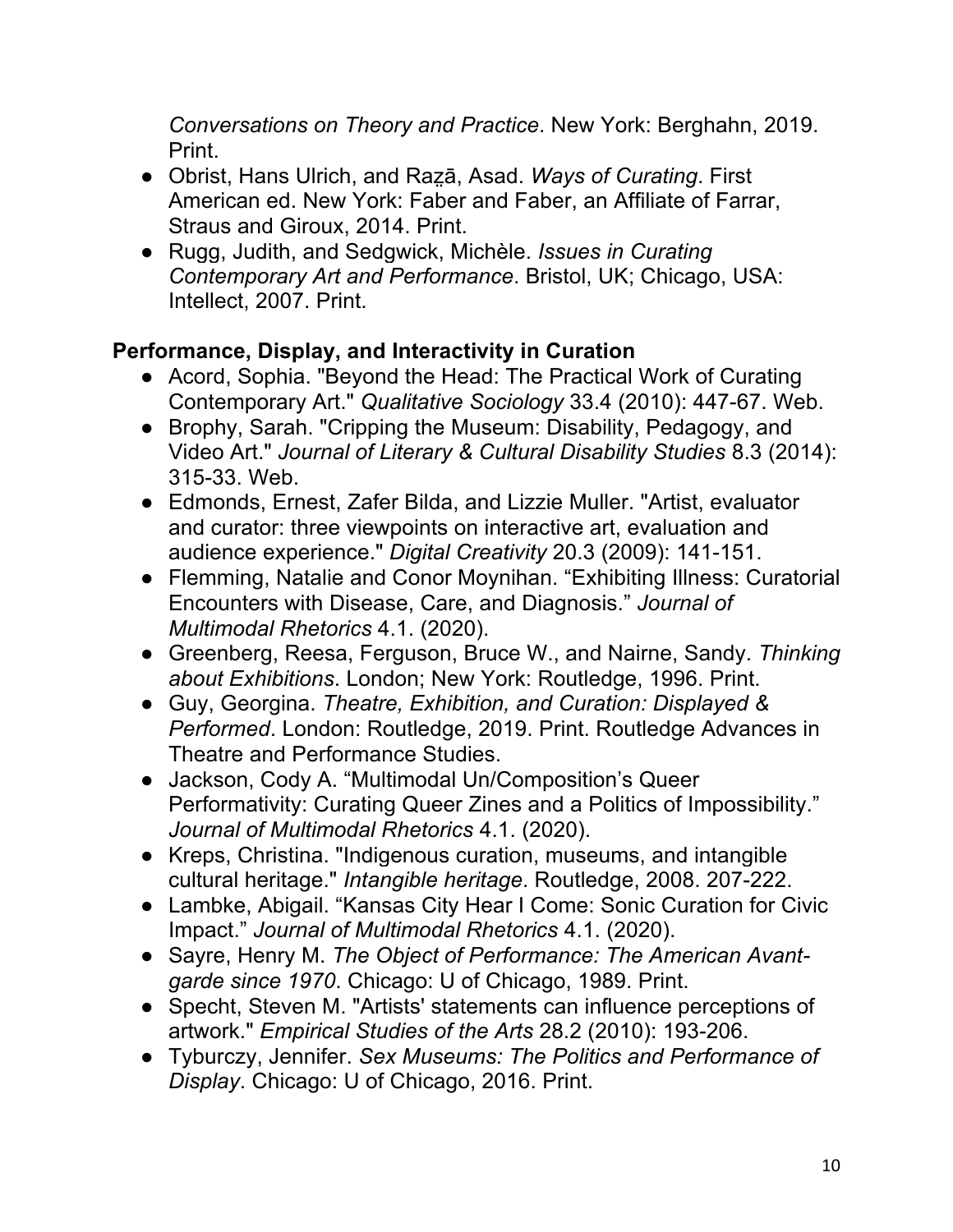#### **Curated Sites of Social Action**

- Bishop, Claire, and Perjovschi, Dan. *Radical Museology, Or, What's Contemporary in Museums of Contemporary Art?* London: Koenig, 2013. Print.
- Hawkins, Ames and Joan Giroux. "Trans/feminist Practice of Collaboration in the Art Activism Classroom." *Composing Feminist Interventions: Activism, Engagement, Praxis*, edited by Kristine Blair and Lee Nickoson, WAC Clearinghouse Press, 2018, pp. 355-371.
- Jackson, Rachel and Phil Bratta. "Decolonial Directions: Rivers, Relationships, and Realities of Community Engagement on Indigenous Lands." *Journal of Multimodal Rhetorics* 4.1. (2020).
- Jacobi, Tobi. "Against Infrastructure: Curating Community Literacy in a Jail Writing Program." *Community Literacy Journal* 11.1 (2016): 64- 75. Web.
- Kester, Grant H. *Art, Activism, and Oppositionality: Essays from Afterimage*. Durham [NC]: Duke UP, 1998. Print.
- Lossau, Julia, and Stevens, Quentin. *The Uses of Art in Public Space*. New York: Routledge, Taylor & Francis Group, 2015. Print. Routledge Advances in Art and Visual Studies; 10.
- Novotny, Maria. "The ART of Infertility: Finding Friendship & Healing After Reproductive Loss." *Survive & Thrive: A Journal for Medical Humanities and Narrative as Medicine* 4.1 (2019): 19.
- Soto Vega, Karrieann. "Sounding Out a Rhetoric of Resilience: Curating Plena in Diasporican Activism." *Journal of Multimodal Rhetorics* 4.1. (2020).
- Vänskä, Annamari, and Hazel Clark. *Fashion Curating: Critical Practice in the Museum and Beyond*. 2018. Print.
- West-Puckett, Stephanie and Genoa Shepley. "Radical Museology, Radical Pedagogy: Curating Beyond Boundaries." *Journal of Multimodal Rhetorics* 4.1. (2020).

#### **Socially Engaged Curatorial Projects**

- AIDS Quilt Project
- Exquisite Uterus Project
- Migrant Quilt Project
- One Million Bones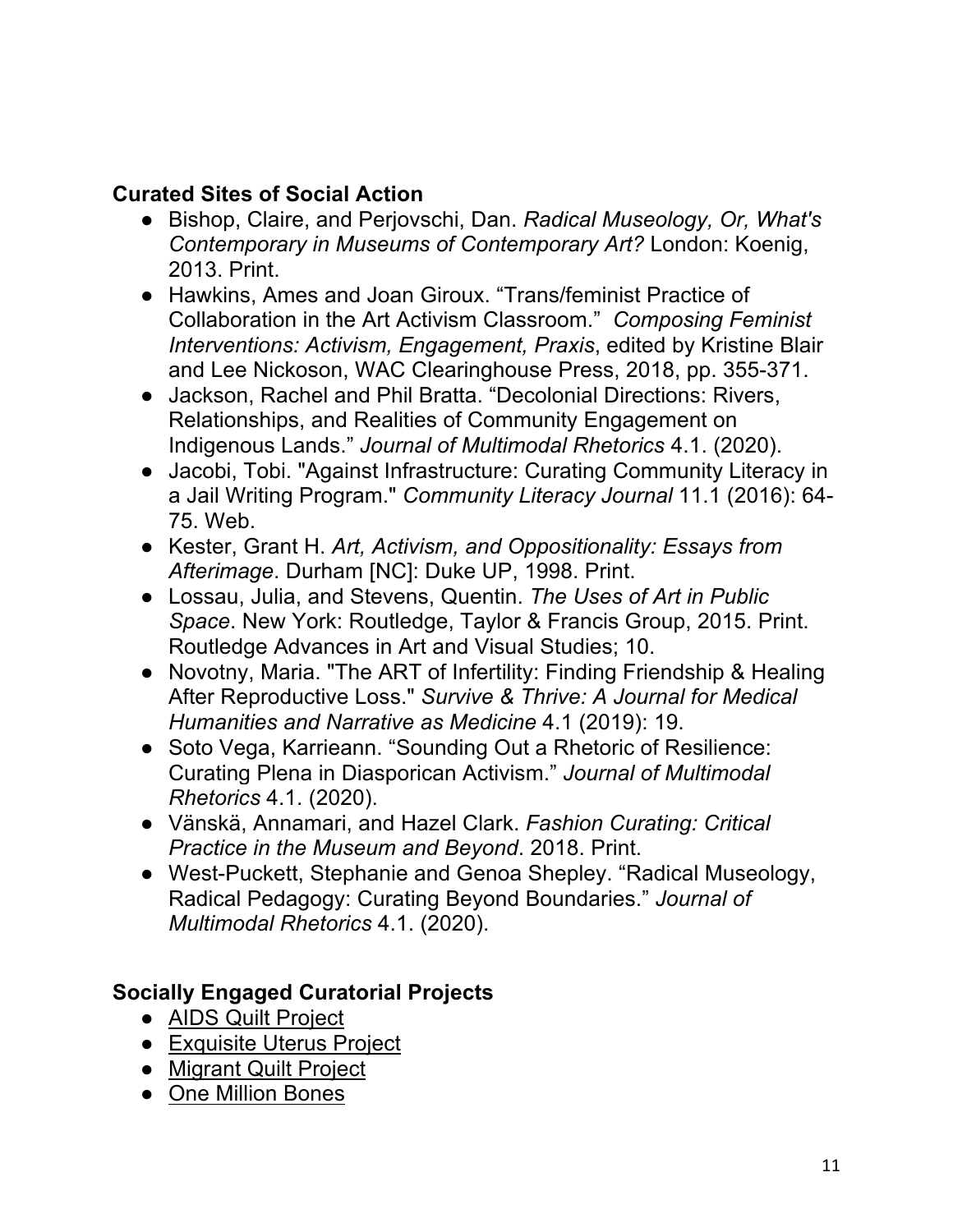- REDress Project
- Soul Box Project
- Stop Telling Women to Smile
- The ART of Infertility
- The Clothesline Project

#### **Curatorial Ethics**

- Grosvenor, Ian. "'Can art save the world?' The colonial experience and pedagogies of display." *Paedagogica Historica* 55.4 (2019): 642- 649.
- Jones, Amelia. "Feminist Subjects versus Feminist Effects: The Curating of Feminist Art (or is it the Feminist Curating of Art?)." *OnCurating* 29 (2016): 5-20.
- Listengarten, Julia, and Keri Watson. "Staging representations: Reflections on performing activism in a visual art and theatre collaboration." *Scene* 6.1 (2018): 29-50.
- Reilly, Maura, and Lippard, Lucy R. *Curatorial Activism: Towards an Ethics of Curating*. London]: Thames & Hudson, 2018. Print.
- Reilly, Maura. "Curating Transnational Feminisms." *Feminist Studies* 36.1 (2010): 156-73. Web.
- Sant, Toni. *Documenting Performance: The Context and Processes of Digital Curation and Archiving*. London; New York, NY: Bloomsbury Methuen Drama, an Imprint of Bloomsbury Plc, 2017. Print.
- Schneider, Barbara in collaboration with visual artist Ashley Prior. "I'm Cleaning Out My Attic." *Journal of Multimodal Rhetorics* 4.1. (2020).

#### **Digital & Technological Impact on/and Curation**

- Bivens, Kristin Marie, Kirsti Cole, and Leah Heilig. "The Activist Syllabus as Technical Communication and the Technical Communicator as Curator of Public Intellectualism." *Technical Communication Quarterly* 29.1 (2020): 70-89.
- Constantopoulos, Panos, and Costis Dallas. "Aspects of a digital curation agenda for cultural heritage." *2008 IEEE International Conference on Distributed Human-Machine Systems. Athens, Greece: IEEE*. 2008.
- Dallas, Costis. "Digital Curation beyond the "Wild Frontier": A Pragmatic Approach." *Archival Science* 16.4 (2016): 421-57. Web.
- Duin, Ann H. and Isabel Pedersen. Building digital literacy through exploration and curation of emerging technologies: A networked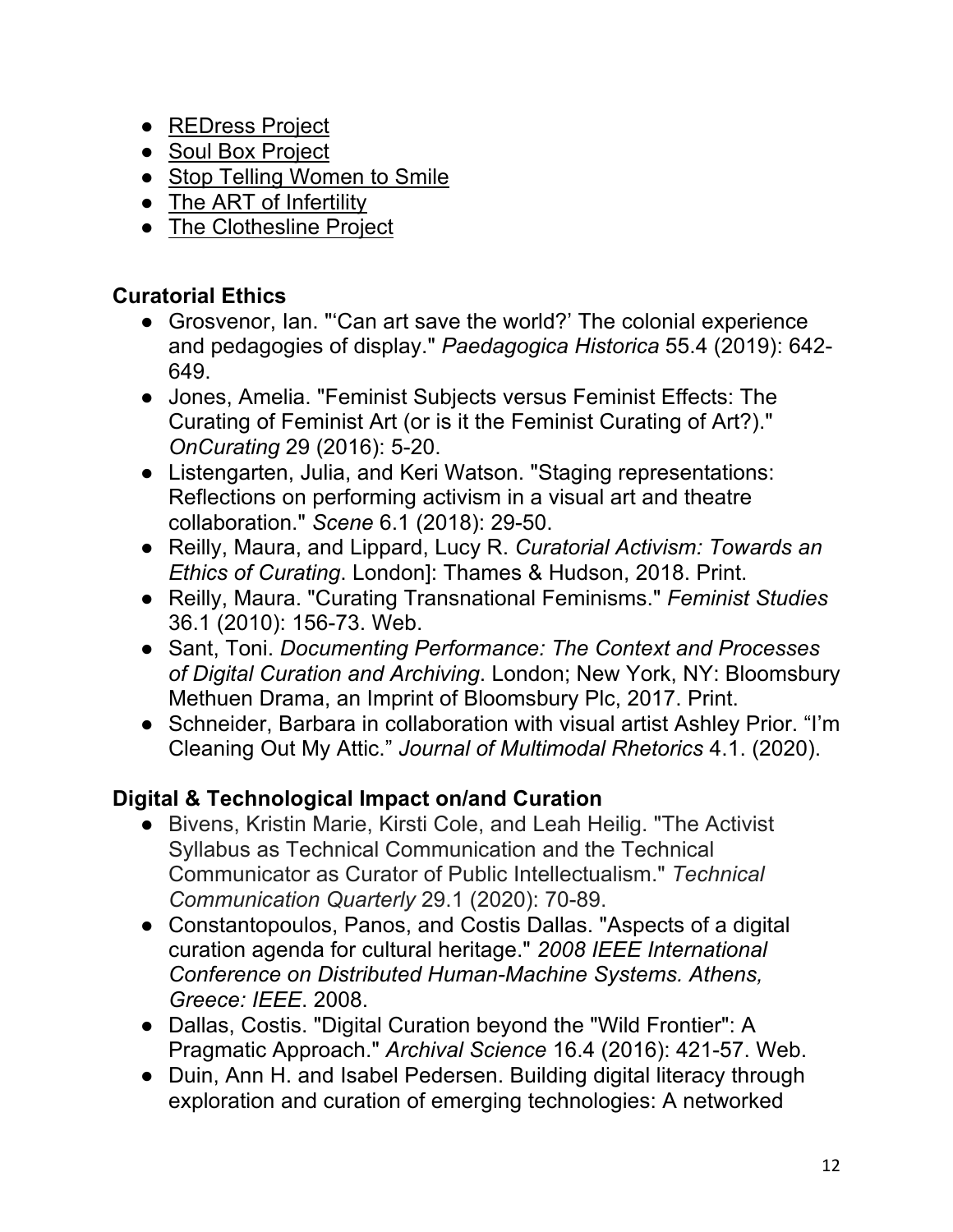learning collaborative. *Proceedings for the Networked Learning Conference*, May 2020, Kolding, Denmark.

- Duin, Ann, Jason Tham, and Isabel Pedersen. *Building Digital Literacy through Exploration and Curation*. Spring, 2020.
- Hammer, Steven and Greg Sieber. "Listening Objects." *Journal of Multimodal Rhetorics* 4.1. (2020).
- Hawkins, Ames and Phil Bratta. "Believing in Change: The Aesthetic Value of Repetition and Accumulation to Socially Engaged Practice." *Con la Red / En la Red: creación, investigación y comunicación cultural y artística en la era Internet (With the Network/In the Network: cultural and artistic creation, investigation and communication in the internet era)*, edited by Lidia Bocanegra Barbecho and Ana García López. University of Granada and Downhill Publishing, 2017, pp. 313- 333.
- Kennedy, Krista. *Textual Curation: Authorship, Agency, and Technology in Wikipedia and Chambers's Cyclopædia*. Columbia, SC: U of South Carolina, 2016. Print. Studies in Rhetoric/communication.
- Sabharwal, Arjun. *Digital Curation in the Digital Humanities: Preserving and Promoting Archival and Special Collections*. Waltham, MA: Chandos, 2015. Print. Chandos Information Professional Ser.

#### **Curation and Research Practice**

- Campbell, P. G. W., and J. Linden. "Expanded Practice and Curation as Creative Process: An Introductory Assemblage." *REPERTÓRIO: Teatro & Dança* 19.27 (2016): 11-20.
- Graham, Beryl. "Tools, Methods, Practice, Process… and Curation." *Art Practice in a Digital Culture*. Routledge, 2016. 201-210.
- Gubrium, Aline, and Harper, Krista. *Participatory Visual and Digital Methods*. Walnut Creek, California: Left Coast, 2013. Print. Developing Qualitative Inquiry; v. 10.
- Loveless, Natalie. *How to Make Art at the End of the World: A Manifesto for Research-creation*. Durham: Duke UP, 2019. Print.
- McCarthy, Seán, Lori Beth De Hertough, and Vanessa Rouillon. "The Role of Curation in Tenure and Promotion Documentation." *Journal of Multimodal Rhetorics* 4.1. (2020).
- Novotny, Maria and Elizabeth Horn-Walker. "Art-i-facts: A Methodology for Circulating Infertility Counternarratives."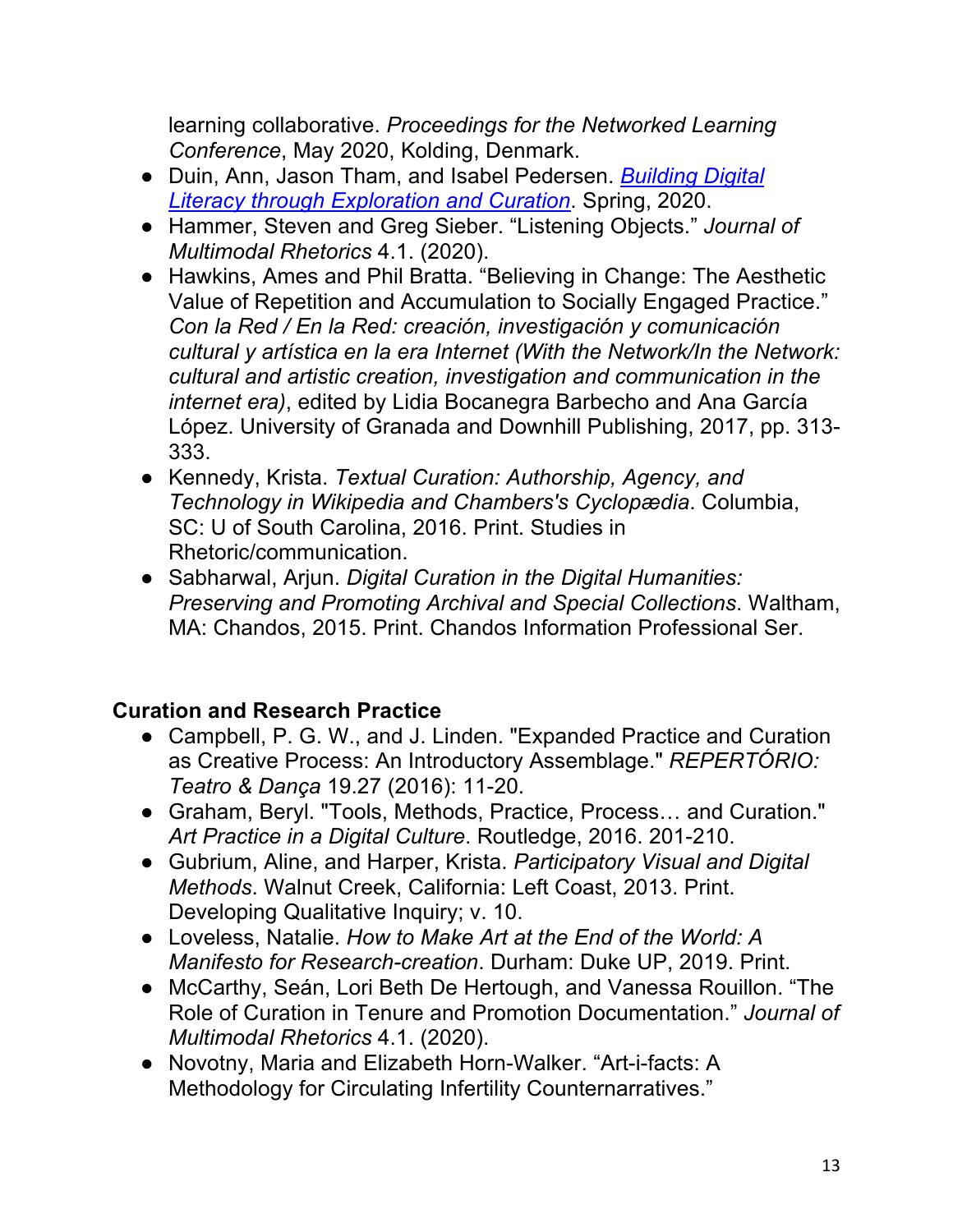*Interrogating Gendered Pathologies*, edited by Erin A. Frost and Michelle F. Eble, Utah State University Press, 2020.

- VanHaitsma, Pamela with C. Book. "Digital Curation as Collaborative Archival Method." *Peitho* 21.2 (2019): 505-531.
- Vinson, Jenna and Urmitapa Dutta. "The Youth Digital Storytelling Project: Moving From Products to Process." *Journal of Multimodal Rhetorics* 4.1. (2020).